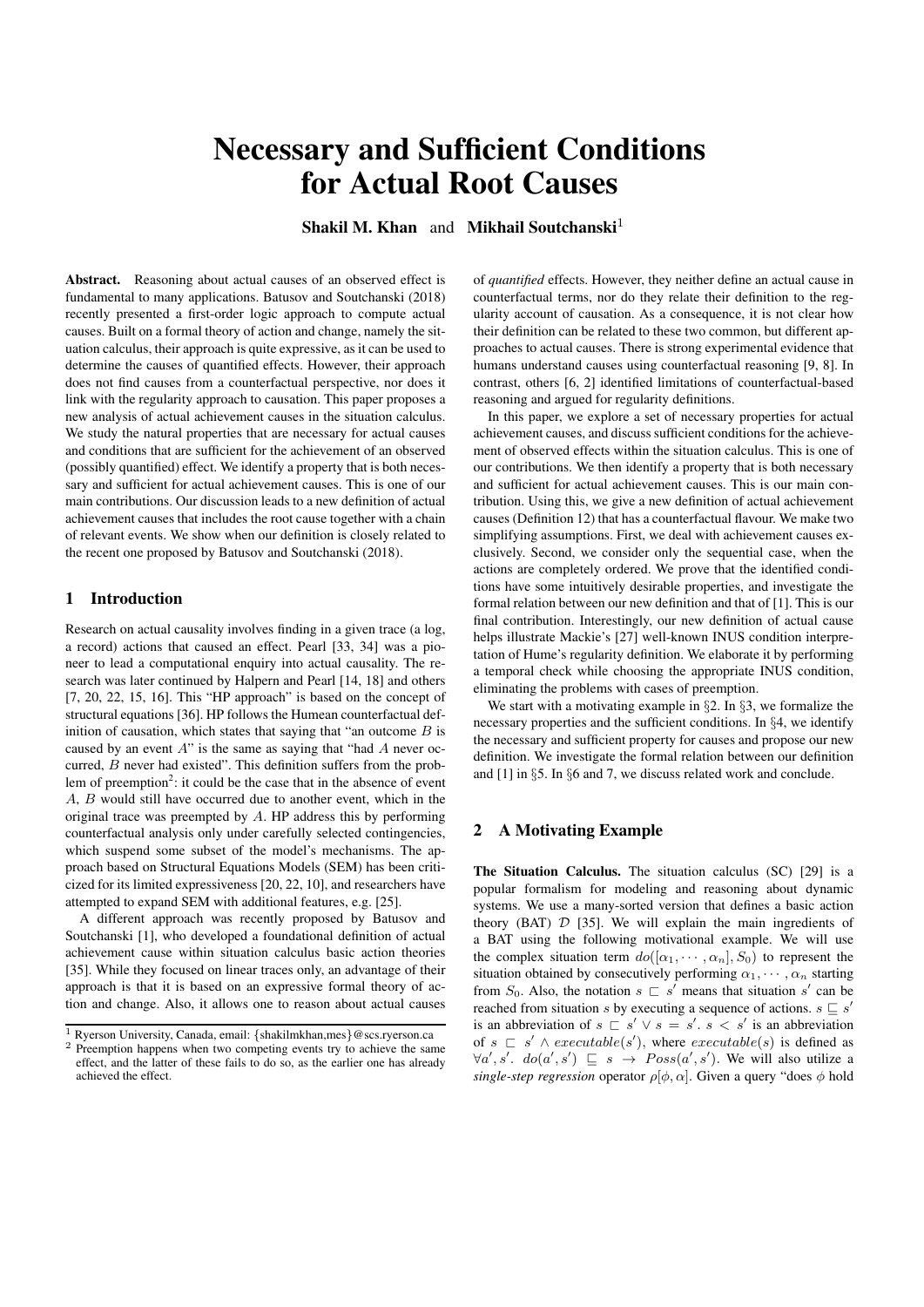in the situation obtained by performing the ground<sup>3</sup> action  $\alpha$  in some situation  $\sigma$ , i.e. in  $do(\alpha, \sigma)$ ?",  $\rho$  transforms it into an equivalent query "does  $\psi$  hold in situation  $\sigma$ ?", eliminating action  $\alpha$  by compiling its effects into  $\psi$ , that provides the weakest preconditions of  $\phi$  in  $\sigma$ . In the sequel, we use lowercase Greek letters and uppercase Latin letters for ground terms, and lowercase Latin letters for variables. All free variables in a sentence are assumed to be implicitly ∀-quantified.

Example. We use a simple connected car as an example. There is a car  $C$  (this is a constant). A driver can drive any car  $c$  from intersection i to j by executing the  $drive(c, i, j)$  action. The geometry of the roads is captured using the non-fluent relation  $conn(i, j)$ , which states that there is a street from intersection  $i$  to  $j$ . To respond to cyber-threats and newly discovered vulnerabilities, each car has the ability to wirelessly download security patches. Unfortunately, due to poor design choices, the cars are still susceptible to cyberattacks.<sup>4</sup> In particular, there are two hackers in the domain,  $H_1$  and  $H_2$ . Hacker  $H_1$ , who is located at intersection  $I_2$ , is equipped with the capabilities of intercepting a car's key-fob signal, infiltrating its software, and remotely controlling the car, if the car is within  $H_1$ 's range (i.e. both are at the same intersection). This can be done using the  $keyHack(h, c)$  action. Once hacked, the hackers can also erase all security patches by executing the  $eraseP(c)$  action, which makes the car vulnerable to over-the-air attacks. On the other hand, hacker  $H_2$ , who is driving around, can exploit a bug in (the original version of) a car's on-board software system to intercept its telematics connection and take over the car's Engine Control Modules, provided the software is not up-to-date. Such attacks can be attempted using the  $teleHack(h, c)$  action. A hacked car may be reclaimed using the  $recover(c)$  action and the latest security patches can be installed using the  $installP(c)$  action. Initially, all the cars are vulnerable, but are not hacked.

There are three fluents,  $at(c, i, s)$ ,  $vulnerable(c, s)$ , and  $hacked(c, s)$ , which mean that the car c is at location i in situation s, c's on-board software is not up-to-date and as such it is vulnerable to hacks in  $s$ , and  $c$  is hacked in  $s$ , respectively.

We provide axioms for a BAT for this example. First, the action precondition axioms for the aforementioned actions are as follows.

(1)  $Poss(drive(c, i, j), s) \leftrightarrow \text{at}(c, i, s) \land i \neq j \land \text{conn}(i, j),$ 

(2)  $Poss(keyHack(h, c), s) \leftrightarrow h = H_1 \wedge \exists i (at(h, i, s) \wedge at(c, i, s)),$ 

(3)  $Poss(teleHack(h, c), s) \leftrightarrow h = H_2 \wedge vulnerable(c, s),$ 

(4)  $Poss(exseP(c), s) \leftrightarrow \text{hacked}(c, s),$ 

(5)  $Poss(installP(c), s) \leftrightarrow \neg \textit{hacked}(c, s),$ 

(6)  $Poss(recover(c), s) \leftrightarrow backed(c, s).$ 

These are self-explanatory; e.g.,  $(1)$  states that c can be driven from i to j in situation s if and only if c is at i in s, i and j refer to different intersections, and there is a street connecting  $i$  and  $j$ .

Moreover, the following successor-state axioms (SSA) specify when exactly the fluents *at*, *vulnerable*, and *hacked* change value when an action a is executed in some situation s.

(7) 
$$
at(c, i, do(a, s)) \leftrightarrow (\exists j (a = drive(c, j, i))
$$
  
\n $\lor (at(c, i, s) \land \neg \exists j (a = drive(c, i, j))))$ ,  
\n(8)  $vuherable(c, do(a, s)) \leftrightarrow (a = eraseP(c)$   
\n $\lor (vuherable(c, s) \land a \neq installP(c)))$ ,  
\n(9)  $hacked(c, do(a, s)) \leftrightarrow (\exists h(a = keyHack(h, c) \lor a = teleHack(h, c)) \lor (hacked(c, s) \land a \neq recover(c))).$ 

That is,  $(7)$  states that c is at location i in the situation resulting from executing some action a in situation s (i.e. in  $do(a, s)$ ) if and only if a refers to  $c$ 's action of driving from location  $j$  to  $i$ , or it was already at i in s and a is not the action of driving  $c$  to another location j. The axioms for vulnerable in (8) and hacked in (9) are similar.

Furthermore, the initial situation is specified using the following initial state axioms. (10)  $at(C, I_1, S_0)$ , (11)  $at(H_1, I_2, S_0)$ , (12)  $\forall c(vulnerable(c, S_0)),$ (13)  $\forall c(\neg locked(c, S_0)).$  Thus, e.g. initially the car  $C$  is at intersection  $I_1$ , etc.

We assume that the intersections  $I_1$  and  $I_2$  are connected. (14)  $\forall i, j. \; conn(i, j) \leftrightarrow ((i = I_1 \land j = I_2) \lor (i = I_2 \land j = I_1)).$ Also, for simplicity and illustration, we assume the domain closure axiom for the intersections, stating that there are only two intersections  $I_1$  and  $I_2$  in this domain. (15)  $\forall i (i = I_1 \lor i = I_2)$ . However, we do not require a domain closure axiom for cars and hackers, as their number can be unknown. We need unique names axioms stating that  $I_1$  and  $I_2$  refer to two different intersections, and similarly for hackers: (16)  $I_1 \neq I_2 \wedge H_1 \neq H_2$ . Finally, we need unique-names axioms (UNA) stating that drive, keyHack, teleHack, installP, eraseP, and recover refer to different actions, and that two actions with the same function symbol refer to the same action if their arguments are the same. We omit these for brevity. Henceforth, we use  $\mathcal{D}_{cc}$  to refer to the above axiomatization of the car domain.

For an example of single-step regression, let us compute  $\rho[\exists c(hacked(c, do(keyHack(H_1, C), S^*)), keyHack(H_1, C)]$ for some situation  $S^*$ . We substitute action variable  $a$  by  $keyHack(H_1, C)$  in the right hand side of the successor-state axiom (9), and replace the situation variable  $s$  by  $S^*$ . This yields  $\exists h(keyHack(H_1, C) = keyHack(h, c) \lor keyHack(H_1, C) =$  $teleHack(h, c)) \vee [hacked(c, S^*) \wedge keyHack(H_1, C) \neq$  $recover(c)$ . Using the unique names axioms for actions, this is equivalent to  $\exists h(H_1 = h \land C = c) \lor \text{hacked}(c, S^*)$ . So, the query is equivalent to  $\exists c \exists h (H_1 = h \land C = c \lor \text{hacked}(c, S^*))$ , and this can be simplified to *true*.

#### 3 Necessary Properties, Sufficient Conditions

Given a trace σ, *actual achievement causes* are actions that are behind achieving some effect. In this section, we propose a set of necessary properties of actual achievement causes and a sufficient condition for actual achievement causality within the SC. An effect in this framework is a SC formula  $\phi(s)$  that is uniform in s (meaning that it has no occurrences of  $Poss$ ,  $\sqsubseteq$ , other situation terms besides s, and quantifiers over situations). Recall  $D$  denotes a BAT.

**Definition 1** (Causal Setting) *A causal setting is a tuple*  $\langle \mathcal{D}, \sigma, \phi(s) \rangle$ *, where* D *is a theory,* σ *is a ground situation term of the form*  $do([\alpha_1, \cdots, \alpha_n], S_0)$  with ground action functions  $\alpha_1, \cdots, \alpha_n$  such *that*  $D \models \text{execute}(\sigma)$ *, and*  $\phi(s)$  *is a SC formula uniform in s such that*  $\mathcal{D} \models \phi(\sigma)$ *.* 

As the theory  $D$  is fixed, we will often suppress  $D$ . Also, here we require  $\phi$  to hold by the end of the trace  $\sigma$ .

Since all changes in the SC result from actions, we identify the potential causes with a set of ground action terms occurring in  $\sigma$ . However, since  $\sigma$  might include multiple occurrences of the same action, we also need to identify the situations where these actions were executed. Thus, a *cause* with respect to a causal setting is a non-empty set of (action, situation) pairs derived from the trace  $\sigma$ . We call each pair in a cause, a *part of the cause*.

For example, consider the trace  $\sigma_{cc} = do([teleHack(H_2, C)),$  $recover(C), install P(C), drive(C, I<sub>1</sub>, I<sub>2</sub>), keyHack(H<sub>1</sub>, C),$  $eraseP(C), teleHack(H_2, C)], S_0$ . We are interested in comput-

 $\overline{3}$  A ground term is one whose constituents are ground sub-terms and constants, i.e. a term that contains no variables.

<sup>&</sup>lt;sup>4</sup> Most of the following scenarios are realistic; indeed remote car hacking remains a very real threat today [11].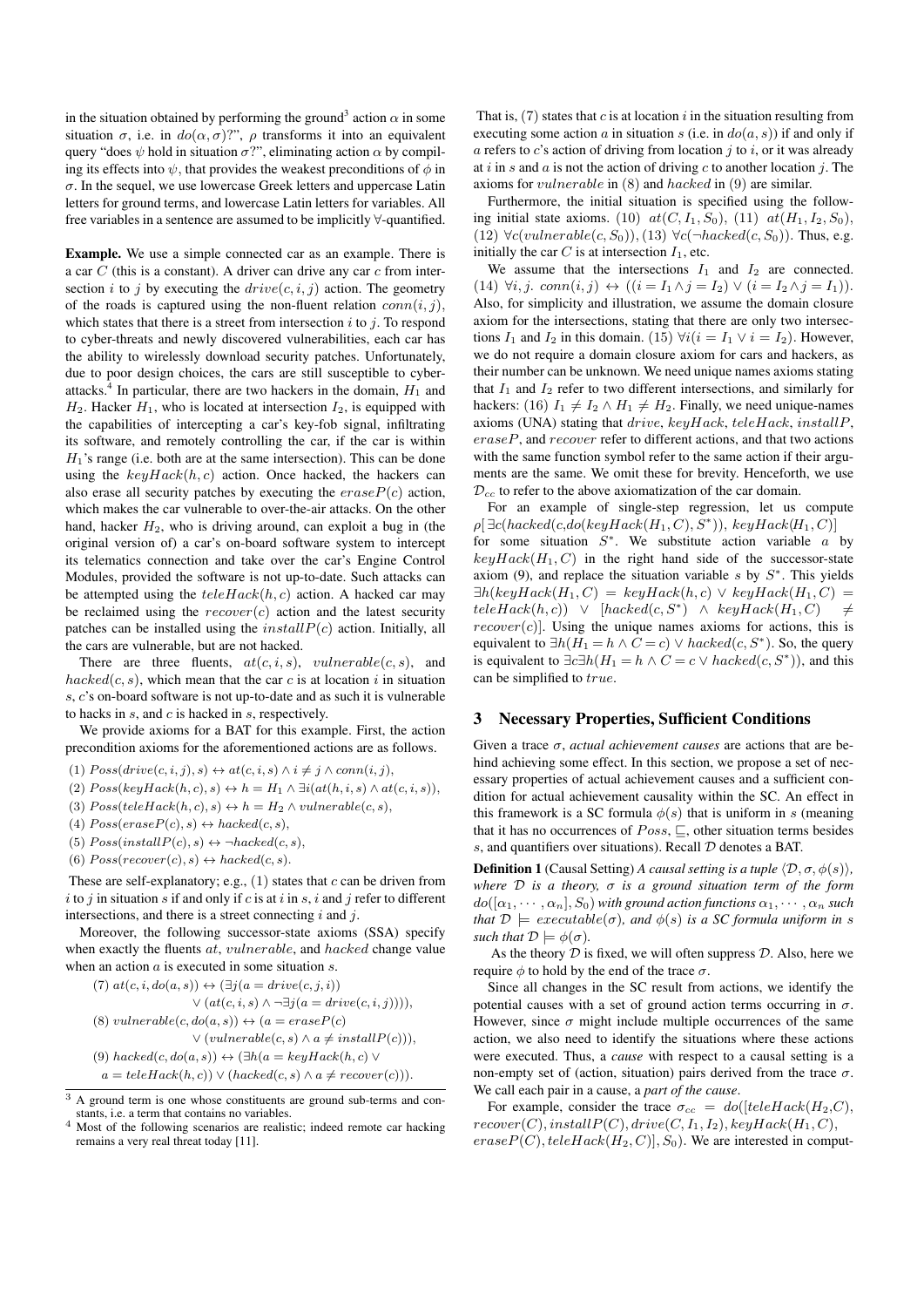ing the actual causes of the effect  $\phi_{cc} = \exists c(hacked(c, s))$ . Thus, the causal setting is  $C_1 = \langle \mathcal{D}_{cc}, \sigma_{cc}, \phi_{cc} \rangle$ . It is easy to see that the cause of  $\phi_{cc}$  is  $\{(drive(C, I_1, I_2), S_3), (keyHack(H_1, C), S_4)\},\$ where  $S_3 = do([teleHack(H_2, C), recover(C), installP(C)], S_0)$ and  $S_4 = do(drive(C, I_1, I_2), S_3)$ . Note that the first teleHack action is not a cause, as its effect on  $\phi_{cc}$  did not persist till the end of the trace. The second  $teleHack$  is also not a cause since it was preempted by the  $keuHack$  action. Finally, the *drive* action is part of the cause since it is required for the  $keyHack$  to work:  $H_1$  could not have hacked the car if the car were not at intersection  $I_2$ .

Necessary Properties. We start by informally analyzing a set of properties that an actual achievement cause must necessarily have. Intuition suggests that there are three such necessary properties that a (part of a) cause must have.  $(N_1)$  Each (part of a) cause must contribute to the achievement of the effect  $\phi$ . (N<sub>2</sub>) A cause must not be preempted w.r.t the effect given trace  $\sigma$ . (N<sub>3</sub>) The effect  $\phi$ brought about by a cause must be enduring, i.e. it cannot be the case that a subsequent action on the trace  $\sigma$  makes  $\phi$  false.

We now gradually formalize the necessary properties for actual achievement causes. First, we give a trace-independent definition of contributing causes, both direct and indirect.

Definition 2 (Direct Possible Contributor). *Given theory* D *and effect*  $\phi(s)$ *, an action*  $\alpha$  *is called a direct possible contributor to*  $\phi(s)$ *if and only if there is a situation* σ *such that*

 $\mathcal{D} \models executeable(\sigma) \land Poss(\alpha, \sigma) \land \neg \phi(\sigma) \land \phi(do(\alpha, \sigma)).$ 

*The situation*  $\sigma$  *is called a witness for the contribution of action*  $\alpha$ *relative to theory*  $D$  *and effect*  $\phi(s)$ *.* 

For example, given domain  $\mathcal{D}_{cc}$ , it can be shown that two direct possible contributors to  $\phi_{cc} = \exists c(hacked(c, s))$  are  $keyHack(H_1, C)$  and  $teleHack(H_2, C)$ , since by Axiom (9), these actions directly contribute to the achievement of the fluent hacked. For the former, the situation  $do(drive(C, I_1, I_2), S_3)$  is a witness, while for the latter, the situation  $S_0$  is a witness.

Definition 3 (Possible Contributor and Contributing Cause). *Given theory* D and effect  $\phi(s)$ , an action  $\alpha_1$  is called a possible contribu*tor to*  $\phi(s)$  *if and only if there are non-empty finite sequences of actions*  $\alpha_1, \dots, \alpha_n$ *, situations*  $\sigma_1, \dots, \sigma_n$ *, and formulae*  $\phi_1, \dots, \phi_n$ *such that* (A)  $\alpha_1$  *is a direct possible contributor to*  $\phi_1$  *with witness*  $\sigma_1, \cdots, \alpha_n$  *is a direct possible contributor to*  $\phi_n$  *with witness*  $\sigma_n$ *, and* **(B)**  $\mathcal{D} \models \sigma_1 < do(\alpha_1, \sigma_1) \leq \sigma_2 < do(\alpha_2, \sigma_2) \leq \cdots \leq \sigma_n$ *and* **(C)**  $\mathcal{D}$   $\models \forall s$ .  $\phi_n(s) \leftrightarrow \phi(s)$ ,  $\mathcal{D}$   $\models \forall s$ .  $\phi_{n-1}(s) \leftrightarrow \phi(s)$  $Poss(\alpha_n, \sigma_n) \land \rho[\phi_n, \alpha_n], \cdots, \mathcal{D} \models \forall s. \ \phi_1(s) \leftrightarrow Poss(\alpha_2, \sigma_2) \land$  $\rho[\phi_2, \alpha_2]$ , and **(D)**  $\mathcal{D} \models \forall s$ .  $(do(\alpha_1, \sigma_1) \leq s \leq \sigma_2 \rightarrow \phi_1(s)), \cdots$ ,  $\mathcal{D} \models \forall s. \ (do(\alpha_{n-1}, \sigma_{n-1}) \leq s \leq \sigma_n \rightarrow \phi_{n-1}(s)).$  We call the *sequence of situations*  $\{\sigma_1, \cdots, \sigma_n, do(\alpha_n, \sigma_n)\}$  *a witness for*  $\alpha_1$ *'s contribution.*

*Moreover, if*  $\alpha_1, \cdots, \alpha_n$  *is maximal in the sense that there does not exist an action*  $\alpha^*$ *, situation*  $\sigma^*$ *, and formula*  $\phi^*$  *such that*  $\alpha^*$ *is a direct contributor to*  $\phi^*$  *with witness*  $\sigma^*$ *, where*  $\mathcal{D} \models \sigma^*$  <  $do(\alpha^*, \sigma^*) \leq \sigma_1$  *and*  $\mathcal{D} \models \forall s. \phi^*(s) \leftrightarrow Poss(\alpha_1, \sigma_1) \land \rho[\phi_1, \alpha_1]$ and  $\mathcal{D} \models \forall s$ .  $do(\alpha^*, \sigma^*) \leq s \leq \sigma_1 \rightarrow \phi^*(s)$ , then in addition we *call the ordered set*  $\{(\alpha_1, \sigma_1), \cdots, (\alpha_n, \sigma_n)\}$  *a possible contributing cause of*  $\phi(s)$ *.* 

Definition 3 formalizes a chain of direct possible contributors (condition *(A)*), where the effect of the final element of the chain is  $\phi$  (the first item in above condition *(C)*) and the first direct contributor is the action  $\alpha_1$  executed in situation  $\sigma_1$ . Thus  $\alpha_1$  indirectly possibly contributes to the effect  $\phi$ . Condition *(B)* specifies how the witnessing situations in this chain are related. Condition *(C)* on the other hand specifies the intermediate effects; these include appropriately regressed effects and preconditions of actions in the chain. Note that, in addition to the contributing actions  $\alpha_1, \cdots, \alpha_n$ , the trace defined by  $(\sigma_1, \ldots, d\rho(\alpha_n, \sigma_n))$  may include other actions that are irrelevant to the contribution to  $\phi$ . Thus, we need to ensure that the intermediate effects are not perturbed by these. This is formalized in condition *(D)* above, which requires that an intermediate effect brought about by an action in the chain persists until the situation where the next relevant action in the chain is executed.

In our example, but without regard to  $\sigma_{cc}$ , a possible indirect contributor to  $\phi_{cc}$  is the action  $drive(C, I_1, I_2)$ . A witness to this can be  $\{S_0, S^*, do(keyHack(H_1, C), S^*)\}$ , where  $S^* = do([drive(C, I_1, I_2), install P(C)], S_0)$ .<sup>5</sup> Note the irrelevant action  $installP(C)$  here. This is the case since the conditions in Definition 3 are satisfied by the finite sequence of actions  $drive(C, I_1, I_2)$ ,  $keyHack(H_1, C)$ . In particular,  $keyHack(H_1, C)$  is indeed a direct contributor to  $\phi_{cc}$  with witness  $S^*$ . To see this, note that the initial situation  $S_0$  is an executable situation (this is a property of the SC). Moreover, by Axioms (1), (10), (16), and (14), the  $drive(C, I_1, I_2)$  action is possible in  $S_0$ , and therefore  $do(drive(C, I_1, I_2), S_0)$  is also an executable situation. Since initially C is at location  $I_1$  (Axiom (10)), by Axiom (7) and the unique-names axioms, C will be at location  $I_2$  in  $do(drive(C, I_1, I_2), S_0)$ . Similarly, it can be shown that install  $P(C)$  is executable in  $do(drive(C, I_1, I_2), S_0)$  and after its execution, C will still be at location  $I_2$ . Also, using Axiom (11) and a similar analysis, it can be shown that hacker  $H_1$  will also be at  $I_2$ in  $S^*$ . Finally, by these and Axiom (2), the  $keyHack(H_1, C)$  action is executable in  $S^*$ , and by Axiom (9), it brings about  $\phi_{cc}$ .

Similarly, it can be shown  $drive(C, I_1, I_2)$  is a direct contributor to  $Poss(keyHack(H_1, C), S^*) \wedge \rho[\phi_{cc}, keyHack(H_1, C)]$ , which can be simplified to  $\exists i (at(H_1,i, S^*) \wedge at(C,i, S^*))$  with witness  $S_0$ .

Moreover, it can be shown that all other conditions in Definition 3 are also fulfilled. Thus,  $drive(C, I_1, I_2)$  with witness  $\{S_0, S^*, do(keyHack(H_1, C), S^*$ )} is indeed a possible contributor to  $\phi_{cc}$ . Note that the trace defined by  $(S_0, \ldots, do(keyHack(H_1, C), S^*))$ )) cannot be extended in the past, since there is no situations before  $S_0$ . Thus,  $\{(drive(C, I_1, I_2), S_0), (keyHack(H_1, C), S^*)\}$  is a possible contributing cause of  $\phi_{cc}$ .

We next give definitions of direct and indirect contributing causes that take the given narrative into account.

**Definition 4** (Direct Actual Contributor). *Given a causal setting*  $C =$  $\langle \mathcal{D}, \sigma, \phi(s) \rangle$ , *an action*  $\alpha^*$  *is called a direct actual contributor to*  $\phi(s)$  *if and only if*  $\alpha^*$  *is a direct possible contributor to*  $\phi(s)$  *given*  $D$ ,  $\sigma^*$  is a witness to this, and the following holds.

$$
\mathcal{D} \models S_0 \le \sigma^* < \textit{do}(\alpha^*, \sigma^*) \le \sigma.
$$

*The situation*  $\sigma^*$  *is called a witness for action*  $\alpha^*$ *'s direct actual contribution w.r.t* C*.*

Note that the condition in the above definition means that  $\alpha^*$  actually occurs in the trace  $\sigma$ .

 $5$  This example is not related to the trace  $\sigma_{cc}$  since here we are talking about *possible* contributors, but not about actual contributors.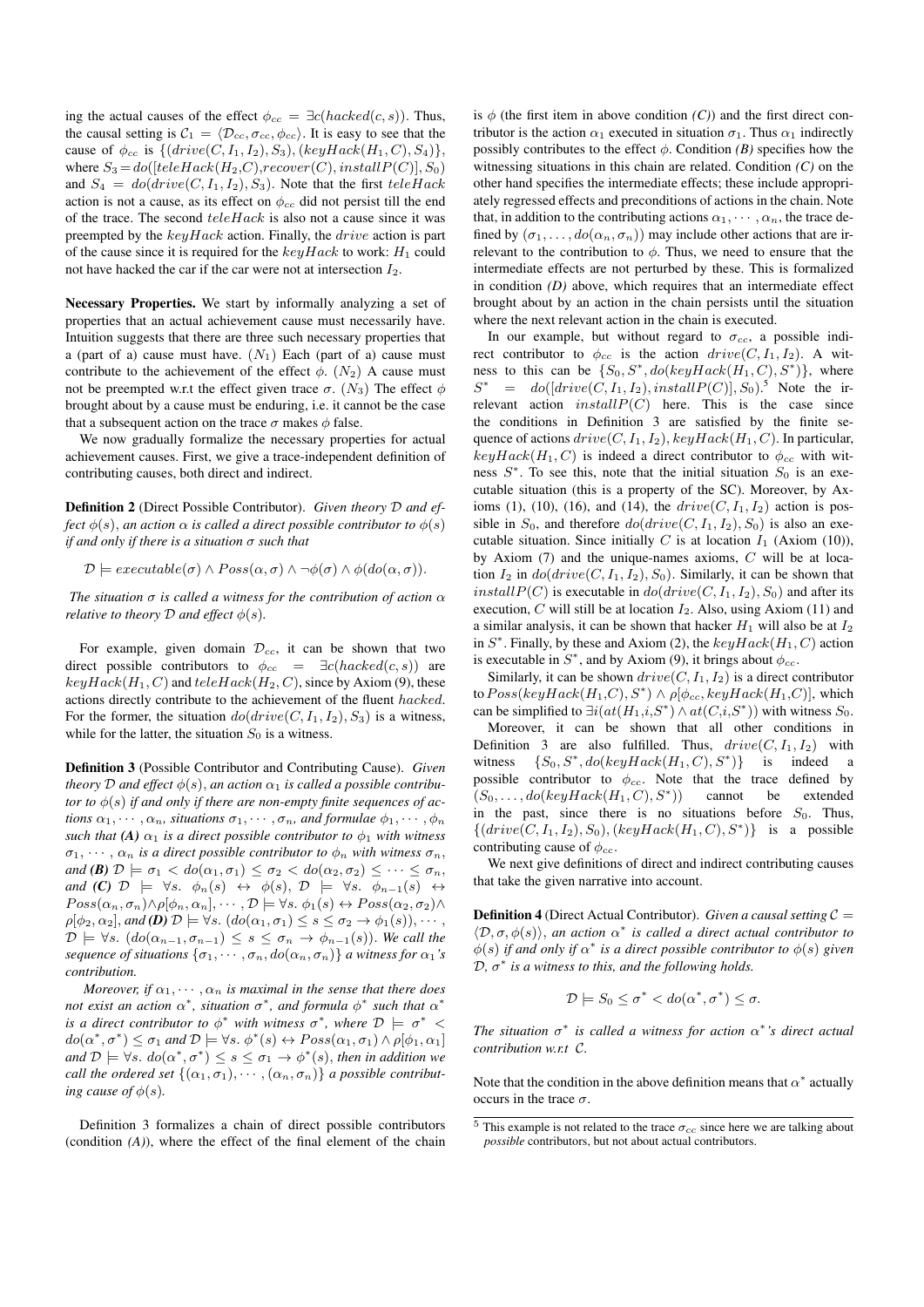For example, it can be shown that there are only two direct actual contributors to  $\phi_{cc}$  in the trace  $\sigma_{cc}$ , namely  $teleHack(H_2, C)$  with witness  $S_0$  and  $keyHack(H_1, C)$  with witness  $S_4$ . More importantly,  $teleHack(H_2, C)$  executed in  $S_6$  =  $do([keyHack(H_1, C), eraseP(C)], S_4)$  is not a direct actual contributor. To see this notice that a direct actual contributor is also a direct possible contributor, and therefore it must trigger the truth value of the effect from *false* to *true*. Using arguments as before, it can be shown that  $\phi_{cc}$  was true in  $S_6$ . Hence, the teleHack action executed in  $S_6$  cannot be a direct actual contributor.

Definition 5 (Actual Contributor and Actual Contributing Cause). *Given a causal setting*  $C = \langle \mathcal{D}, \sigma, \phi(s) \rangle$ , *an action*  $\alpha_1$  *is called an actual contributor to*  $\phi(s)$  *if and only if*  $\alpha_1$  *is a possible contributor to*  $\phi(s)$  *given*  $\mathcal{D}$ ,  $\{\sigma_1, \cdots, \sigma_n, do(\alpha_n, \sigma_n)\}$  *is the witness to this, and the following holds:*

$$
\mathcal{D} \models S_0 \leq \sigma_1 \leq \cdots \leq \sigma_n \leq d\sigma(\alpha_n, \sigma_n) \leq \sigma.
$$

*We call the sequence*  $\{\sigma_1, \cdots, \sigma_n\}$  *a witness for*  $\alpha_1$ *'s contribution. Moreover, similar to Definition 3, we also call the action-situation pairs*  $\{(\alpha_1, \sigma_1), \cdots, (\alpha_n, \sigma_n)\}\$ an actual contributing cause when *the sequence*  $\alpha_1, \cdots, \alpha_n$  *is maximal.* 

This notion of actual contributing cause captures necessary properties  $N_1$  and  $N_2$  discussed above. By definition, each part of an actual contributing cause contributes to the effect  $\phi$ . Moreover, an actual contributing cause cannot be preempted, since it must include an action –the final one in the chain – that directly actually (and thus possibly) contributes to  $\phi$ , i.e. changes the truth value of  $\phi$  from false to true (see Definition 2). Consequently, if  $\phi$  was previously achieved in  $\sigma$  by another contributor, its contribution was not enduring.

For example, in the trace  $\sigma_{cc}$ , {(teleHack(H<sub>2</sub>, C), S<sub>0</sub>)} and  $\{(drive(C, I_1, I_2), S_3), (keyHack(H_1, C), S_4)\}$  are the only two actual contributing causes. Once again, the second  $teleHack$  action executed in  $S_6$  cannot be included as a part of an actual contributing cause, as the effect  $\phi_{cc}$  was already true in  $S_6$ .

We refine this notion to include the necessary property  $N_3$ .

**Definition 6** (Direct Enduring Producer). *Given a causal setting*  $C =$  $\langle \mathcal{D}, \sigma, \phi(s) \rangle$ , *an action*  $\alpha^*$  *is called a direct enduring producer of*  $\phi(s)$  *if and only if*  $\alpha^*$  *is a direct actual contributor to*  $\phi(s)$  *given* C, σ ∗ *is the witness to this, and*

$$
\mathcal{D} \models \forall s. \ \sigma^* < s \leq \sigma \rightarrow \phi(s).
$$

The situation  $\sigma^*$  is called a witness for action  $\alpha^*$ 's direct enduring *production w.r.t* C*.*

We can show that while  $keyHack(H_1, C)$  executed in  $S_4$  is a direct enduring producer,  $teleHack(H_2, C)$  executed in  $S_0$  is not. This is because the effect  $\phi_{cc}$  brought about by the first teleHack action is reversed by the action  $recover(C)$  executed in  $S_1$  =  $do(teleHack(H_2, C), S_0)$ , and as such its effects are not enduring.

Definition 7 (Enduring Producer). *Given a causal setting*  $\mathcal{C} = \langle \mathcal{D}, \sigma, \phi(s) \rangle$ , *an ordered set of action-situation pairs*  $\{(\alpha_1,\sigma_1),\cdots,(\alpha_n,\sigma_n)\}\$ is called an enduring producer of  $\phi(s)$  if *and only if*  $\{(\alpha_1, \sigma_1), \cdots, (\alpha_n, \sigma_n)\}$  *is an actual contributing cause of*  $\phi(s)$  *given* C,  $\{\sigma_1, \cdots, \sigma_n\}$  *is the witness to this, and the following holds.*

$$
\mathcal{D} \models \forall s. \ \sigma_n < s \leq \sigma \rightarrow \phi(s).
$$

*We call the situation sequence*  $\{\sigma_1, \cdots, \sigma_n\}$  *a witness for*  $\{(\alpha_1,\sigma_1),\cdots,(\alpha_n,\sigma_n)\}\$ 's enduring production.

We can show that the only enduring producer in our example is  $\{(drive(C, I_1, I_2), S_3), (keyHack(H_1, C), S_4)\}.$ 

We now formally show that all necessary properties of actual achievement causes suggested above hold for enduring producers. We start with necessary property  $N_1$ . If  $K =$  $\{(\alpha_1, \sigma_1), \cdots, (\alpha_n, \sigma_n)\}\$ is an ordered set of action-situation pairs, let  $\vec{\alpha}_k$  refer to the sequence of actions  $(\alpha_1, \dots, \alpha_n)$ . Let  $\vec{\alpha}_{sub\{k\}}$ denote any proper subsequence of  $\vec{\alpha}_k$  that does not alter the order of the actions in  $\vec{\alpha}_K$ .

**Proposition 1** (Contribution of Enduring Producers). Let  $C =$  $\langle \mathcal{D}, \sigma, \phi(s) \rangle$  *be a causal setting, and*  $\mathcal{K} = \{(\alpha_1, \sigma_1), \cdots, (\alpha_n, \sigma_n)\}\$ *be an enduring producer of* C*. Then*

$$
\mathcal{D} \models (\text{execute}(do(\vec{\alpha}_{\mathcal{K}}, S_0)) \land \phi(do(\vec{\alpha}_{\mathcal{K}}, S_0))) \land \neg(\text{execute}(do(\vec{\alpha}_{sub\{\mathcal{K}\}}, S_0)) \land \phi(do(\vec{\alpha}_{sub\{\mathcal{K}\}}, S_0))).
$$

Thus, every action in an enduring producer  $K$  directly or indirectly contributes to  $\phi$  in that no proper subsequence of  $\vec{\alpha}_{\mathcal{K}}$  is sufficient to bring about  $\phi$ . Next, let us consider necessary property  $N_2$ .

Proposition 2 (Uniqueness of Enduring Producers). *Let* C =  $\langle \mathcal{D}, \sigma, \phi(s) \rangle$  *be a causal setting, and*  $\mathcal{K}_1$  *and*  $\mathcal{K}_2$  *be two enduring producers of C. Then*  $K_1 = K_2$ .

Thus, since an enduring producer cannot be preceded by another enduring producer, any actual contributing cause that may come before an enduring producer must be non-persistent. So, an enduring producer cannot be preempted.

Finally, observe that necessary property  $N_3$  trivially follows from the definition of enduring producers.

Proposition 3 (Persistence of Enduring Producer Effects). *Let* C =  $\langle \mathcal{D}, \sigma, \phi(s) \rangle$  *be a causal setting, and*  $\mathcal{K} = \{(\alpha_1, \sigma_1), \cdots, (\alpha_n, \sigma_n)\}$ *be an enduring producer of C. Then*  $\mathcal{D} \models \forall s. \ \sigma_n < s \leq \sigma \rightarrow \phi(s)$ *.* 

Sufficient Conditions. Let us now turn our attention to conditions that are sufficient for actual achievement causation. A reasonable condition for an ordered set of (action, situation) pairs to cause an effect  $\phi$  is that given trace  $\sigma$ , the execution of these actions must bring about  $\phi$ , and the achieved effect  $\phi$  disappears if any of the actions on which  $\phi$  depends are withdrawn.

In the following, we formalize these conditions. If  $\sigma$  =  $do([\alpha_0, \alpha_1, \cdots, \alpha_n], S_0)$  is a ground situation, then let  $\langle \sigma \rangle$  be the ordered set  $\{(\alpha_0, S_0), (\alpha_1, S_1), \cdots, (\alpha_n, S_n)\}\$ , where  $S_1$  $do(\alpha_0, S_0)$ , etc. Also, let  $\langle \sigma_{\overline{(\alpha^*, \sigma^*)}} \rangle = \langle \sigma \rangle \setminus \{(\alpha^*, \sigma^*)\},$  where  $(\alpha^*, \sigma^*) \in \langle \sigma \rangle$ , and  $\sigma_{\overline{(\alpha^*, \sigma^*)}}$  be the associated situation. Informally, we use the horizontal bar over a subscript of an ordered set to denote the set-theoretic difference when the subscript is removed from the set. Thus,  $\sigma_{\overline{(\alpha^*,\sigma^*)}}$  is the situation that can be obtained by "executing" all the actions in  $\sigma$  except for  $\alpha^*$  in situation  $\sigma^*$  in the order they appear in  $\sigma$ , starting in  $S_0$ . For instance, if  $\sigma = do([\alpha, \beta, \gamma, \delta, \beta, \epsilon], S_0),$  then  $\sigma_{\overline{(\beta, S_1)}} = do([\alpha, \gamma, \delta, \beta, \epsilon], S_0),$ where  $S_1 = do(\alpha, S_0)$ . We start with a tentative naïve version.

Definition 8 (Counterfactual Dependence (Na¨ıve Version)). *Given setting*  $\langle \mathcal{D}, \sigma, \phi(s) \rangle$ *, action*  $\alpha^*$ *, and situation*  $\sigma^*$ *, such that* 

 $\mathcal{D} \models executeable(\sigma) \land \phi(\sigma) \land S_0 < do(\alpha^*, \sigma^*) \leq \sigma,$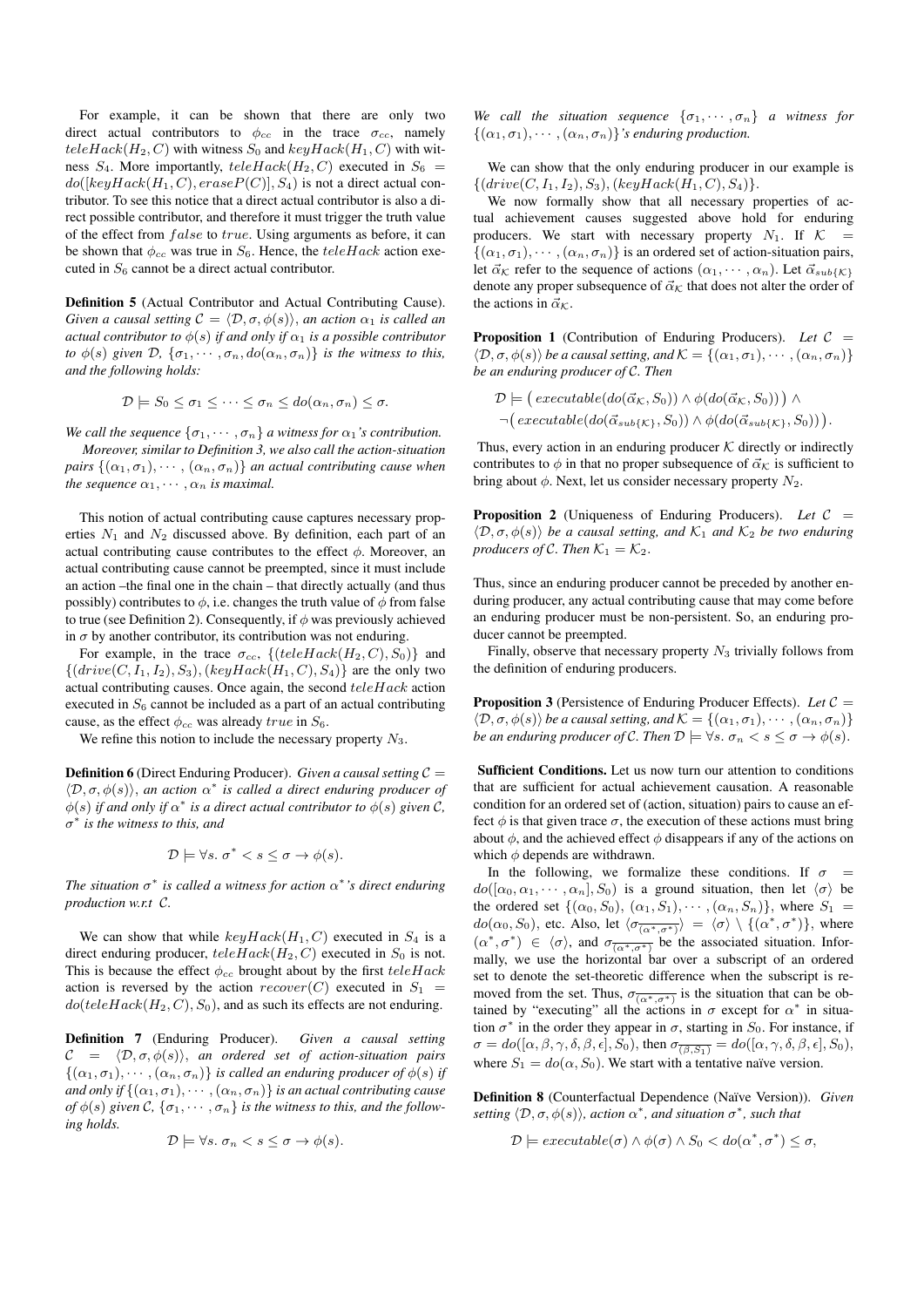φ *is counterfactually dependent on* α ∗ *executed in* σ ∗ *if and only if*

$$
\mathcal{D} \models \neg \mathit{execute}\left(\sigma_{\overline{(\alpha^*, \sigma^*)}}\right) \lor \neg \phi(\sigma_{\overline{(\alpha^*, \sigma^*)}}).
$$

Note that this definition requires us to take into account the executability of actions. The above tentative definition is not good enough, since the non-executability of  $\sigma_{\overline{(\alpha^*,\sigma^*)}}$  does not necessarily imply counterfactual dependence. For instance, it can be the case that  $\alpha^*$  executed in  $\sigma^*$  is totally irrelevant w.r.t the achievement of  $φ$ , but it makes the precondition of another irrelevant action  $β$  false. Thus, we need to ensure that such cases are accounted for.

Let  $\langle \sigma \overline{\text{Cl}(\alpha^*,\sigma^*)} \rangle$  denote the ordered set  $\langle \sigma \rangle \setminus \langle Cl(\alpha^*,\sigma^*,\sigma) \rangle$ , where  $\langle Cl(\alpha^*, \sigma^*, \sigma) \rangle$  is the least set P such that  $(\alpha^*, \sigma^*)$  is in P, and if  $(\alpha', \sigma')$  is in P and there exists an action  $\alpha''$  and a situation  $\sigma''$  such that  $\mathcal{D} \models S_0 \sqsubseteq \sigma'' \sqsubset do(\alpha'', \sigma'') \sqsubseteq \sigma_{\overline{(\alpha', \sigma')}}$  $\neg Poss(\alpha'', \sigma'')$ , then  $(\alpha'', \sigma'')$  is also in  $\mathcal{P}.\overset{6}{\circ}$  Let  $\sigma_{\overline{Cl(\alpha^*, \sigma^*)}}$  be the associated situation. Thus,  $\sigma_{\overline{Cl(\alpha^*, \sigma^*)}}$  is the situation obtained by executing all the actions in  $\sigma$  starting in  $S_0$  in the order they appear in σ, except for action  $\alpha^*$  executed in situation  $\sigma^*$ , and except for all subsequent actions whose preconditions are broken by the removal of  $\alpha^*$  in  $\sigma^*$  from  $\sigma$ . For example, if  $\sigma = do([\alpha, \beta, \gamma, \delta, \beta, \epsilon], S_0)$  and the removal of  $\beta$  executed in  $S_1 = do(\alpha, S_0)$  from  $\sigma$  only makes the preconditions of  $\delta$  false, then  $\sigma_{\overline{Cl(\beta,S_1)}} = do([\alpha, \gamma, \beta, \epsilon], S_0)$ .

In the following, we propose an improved definition.

Definition 9 (Counterfactual Dependence). *Given causal setting*  $\langle \mathcal{D}, \sigma, \phi(s) \rangle$ *, action*  $\alpha^*$ *, and situation*  $\sigma^*$ *, such that* 

$$
\mathcal{D} \models executeable(\sigma) \land \phi(\sigma) \land S_0 < do(\alpha^*, \sigma^*) \leq \sigma,
$$

φ *is counterfactually dependent on* α ∗ *executed in* σ ∗ *if and only if*

$$
\mathcal{D} \models \neg \phi(\sigma_{\overline{Cl(\alpha^*, \sigma^*)}}).
$$

We call situation  $\sigma^*$  the witness for  $\phi$ 's dependence on  $\alpha^*$ .

The above definition specifies that  $\phi$  counterfactually depends on  $\alpha^*$ executed in  $\sigma^*$  if and only if removing  $\alpha^*$  along with all other actions whose preconditions (directly or indirectly) depend on  $\alpha^*$  in  $\sigma^*$  yields a situation where  $\phi$  does not hold. Thus,  $\phi$  must have been directly or indirectly dependent on  $\alpha^*$  in  $\sigma^*$ .

In our example,  $\phi_{cc}$  counterfactually depends on the action  $drive(C, I_1, I_2)$  in  $\sigma_{cc}$ . To see this, note that removing  $drive(C, I_1, I_2)$  from the trace  $\sigma_{cc}$  along with other actions that no longer will be executable, i.e.,  $keyHack(H_1, C)$ ,  $eraseP(C)$ , and the second  $teleHack(H_2, C)$ , yields the new executable trace  $[teleHack(H_2, C), recover(C), installP(C)].$  It can be shown that  $\phi_{cc}$  is false after executing these actions from  $S_0$ .

Clearly, this notion of counterfactual dependence is not good enough for causation (this is not to say that the above definition of counterfactual dependence is problematic). While counterfactual dependence of an effect  $\phi$  on an action  $\alpha^*$  executed in some situation  $\sigma^*$  ensures that  $\alpha^*$  executed in  $\sigma^*$  is a (part of a) cause of  $\phi$ , it does not entail that  $\alpha^*$  in  $\sigma^*$  *alone* is guaranteed to provide for  $\phi$ , as we may need additional actions besides  $\alpha^*$  to bring about  $\phi$ ; e.g.  $drive$  (C,  $I_1, I_2$ ) by itself is not sufficient for  $\phi_{cc}$  as  $keyHack(H_1, C)$  is also needed for the effect.

Hence, we need to enhance the previous sufficiency condition.

Definition 10 (Counterfactual Dependence w.r.t Actual Contributing

Cause). *Given setting*  $C = \langle \mathcal{D}, \sigma, \phi(s) \rangle$  *and an actual contributing cause*  $\mathcal{K} = \{(\alpha_1, \sigma_1), \cdots, (\alpha_n, \sigma_n)\}\$  *of* C,  $\phi$  *is counterfactually dependent on* K *if and only if*

$$
\mathcal{D}\models \neg\phi(\sigma_{\overline{Cl(\alpha_n,\sigma_n)}}).
$$

That is,  $\phi$  counterfactually depends on an actual contributing cause  $K$  if and only if removing the last action of  $K$  along with all other actions whose preconditions depend on it yields a situation where  $\phi$ does not hold. Note that the final action in the chain  $K$  is indeed the one that is ultimately responsible for achieving the effect  $\phi$ .

Obviously,  $\phi_{cc}$  counterfactually depends on the actual contributing cause  $\{(drive(C, I_1, I_2), S_3), (keyHack(H_1, C), S_4)\}$  since removing the final action, i.e.  $keyHack(H_1, C)$ , along with others that depend on this action, from the original trace yields the new trace  $[teleHack(H_2, C), recover(C), installP(C), drive(C, I_1, I_2)],$ whose execution starting from  $S_0$  does not bring about  $\phi_{cc}$ . On the other hand,  $\phi_{cc}$  does not counterfactually depend on the actual contributing cause  $\{ (teleHack(H_2, C), S_0) \}$ , since removing this action from the original trace gives us a trace whose execution still brings about  $\phi_{cc}$ ; this new trace is simply all actions in  $\sigma_{cc}$  except for the first two actions, teleHack and recover.

Note that, counterfactual dependence w.r.t actual contributing cause is a sufficient but unnecessary condition for causation. It is sufficient in the sense that the presence of such an actual contributing cause on the trace  $\sigma$  (on which  $\phi$  is dependent) guarantees  $\phi$ . It is unnecessary since there are cases where an effect  $\phi$  is not counterfactually dependent on some actual contributing cause  $K$ , but  $K$  is a cause of  $\phi$  nonetheless, e.g. when there is another independent and competing action, whose effect on  $\phi$  is preempted by K in  $\sigma$ , and therefore it may be the case that  $\mathcal{D} \models \phi(\sigma_{\overline{Cl(\alpha_n, \sigma_n)}})$ .

For example, consider the new trace  $\sigma_{cc2}$  $do([teleHack(H_2, C), recover(C), drive(C, I_1, I_2), keyHack(H_1,$  $(C)$ , tele $Hack(H_2, C)], S_0$ . Although intuition suggests that  $\{(drive(C, I_1, I_2), S'_2), (keyHack(H_1, C), S'_3)\}$  (where  $S'_2$  =  $do([teleHack(H_2, C), recover(C)], S_0)$  and  $S'_3 = do(drive(C, C))$  $I_1, I_2, S'_2$ ) is an actual achievement cause for the effect  $\phi_{cc}$ , the effect  $\phi_{cc}$  is not counterfactually dependent on this actual contributing cause, since removing the final action of this cause produces the trace  $[teleHack(H_2, C), recover(C), drive(C, I_1, I_2),teleHack(H_2, C)],$ whose execution starting in  $S_0$  brings about  $\phi_{cc}$  anyway.

#### 4 Actual Achievement Causes

In this section, we identify a simple property that is both necessary and sufficient for actual achievement causes. Based on this, we then give our new definition of actual cause. We start by formulating a more inclusive sufficient condition (than in the previous section). In this, we want to ensure that the cause  $K$  is not preempted by another actual contributing cause. The definition must also take into consideration any possible contributing cause that is preempted by  $K$ . Finally, we must ensure that the effect of  $K$  is enduring.

**Definition 11** (Weak Sufficiency). *Given causal setting*  $C =$  $\langle \mathcal{D}, \sigma, \phi(s) \rangle$  *and an ordered set of (action, situation) pairs* K =  $\{(\alpha_1, \sigma_1), \cdots, (\alpha_n, \sigma_n)\}\$  *taken from*  $\sigma$ *. We say that* K *is weakly sufficient for* φ *if and only if* K *is an actual contributing cause of* C *with witness*  $\{\sigma_1, \cdots, \sigma_n\}$ *, and* 

$$
\mathcal{D} \models \neg \phi(\sigma_n).
$$

Notice the difference from Def. 10, where the effect  $\neg \phi$  was verified at the end of  $\sigma_{\overline{Cl(\alpha_n,\sigma_n)}}$ ; in contrast, in Def. 11,  $\neg \phi$  is verified

<sup>&</sup>lt;sup>6</sup> Recall that unlike  $\lt$  and  $\leq$ , the precedence operators  $\sqsubset$  and  $\sqsubseteq$  do not require executability. Also, here " $\dot{Cl}$ " means "closure".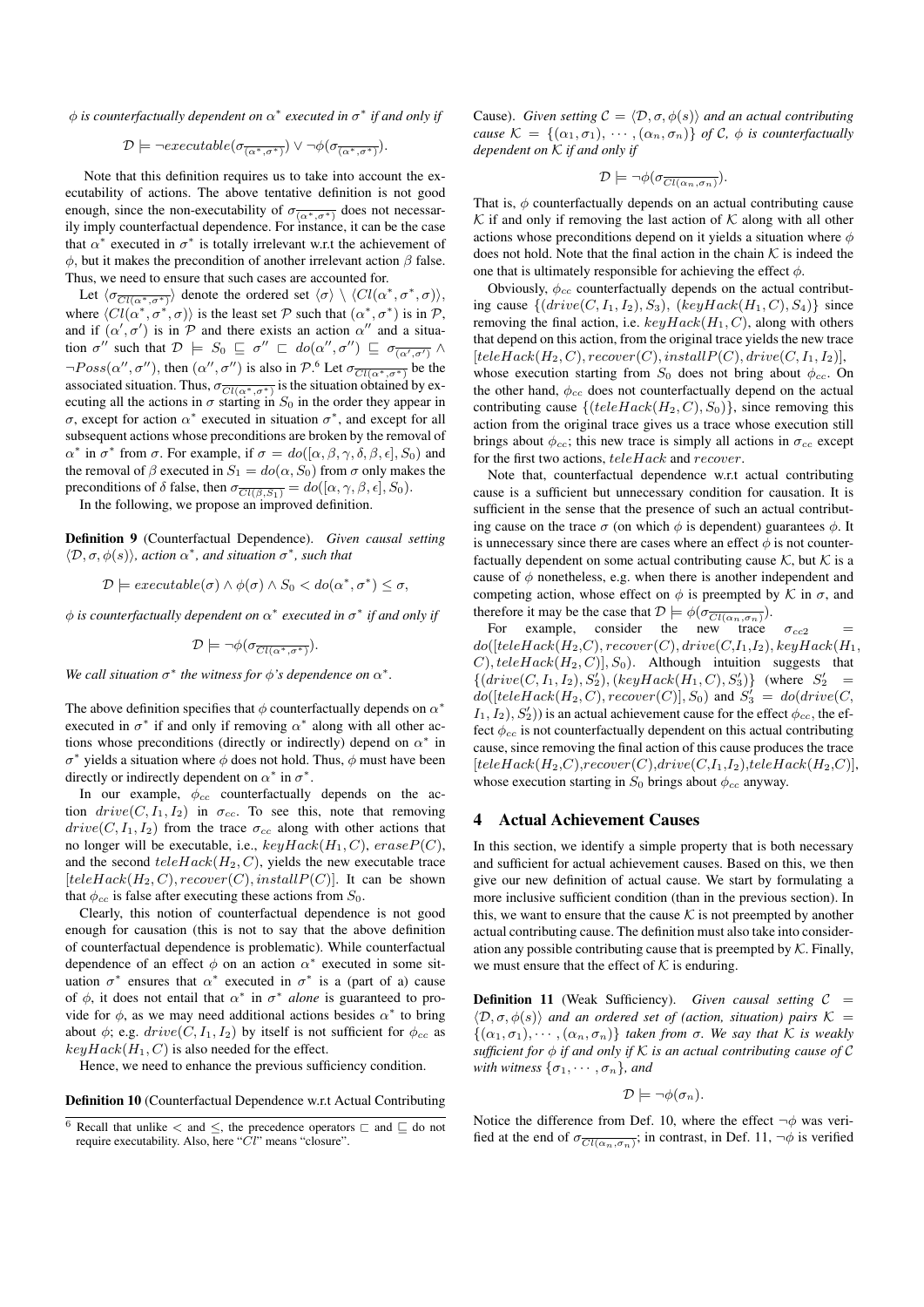in situation  $\sigma_n$ . By doing this, we omit the effect of the final action  $\alpha_n$  in K, and the effects of all subsequent actions that occur on the trace after the situation  $\sigma_n$  where  $\alpha_n$  is performed. This is important since if there is a competing enduring cause that was preempted by K, it can manifest only after the situation  $\sigma_n$ . By omitting all such situations (and actions performed in those situations) from our consideration in Def. 11 we are essentially ignoring the effects of all potential competing causes that are preempted by  $K$ .

Note that if  $\phi$  counterfactually depends on K, then K is weakly sufficient for  $\phi$ , but not vice-versa. In this sense, weak sufficiency is a weaker condition than counterfactual dependence w.r.t actual contributing causes. It is important to note that weak sufficiency by itself *does not* guarantee causation, since a subsequent action from  $\sigma$  – one that occurs after situation  $\sigma_n$  – may render the effect false. However, in the absence of such subsequent actions (i.e. when  $K$  is also an enduring producer of  $\phi$  given causal setting C), one can in fact guarantee that if K is weakly sufficient for  $\phi$ , then K is also sufficient for  $\phi$ , since K is enduring, i.e.  $\phi$  remains true from situation  $do(\alpha_n, \sigma_n)$ up to the end of the trace  $\sigma$ . Thus weak sufficiency, along with endurance of the achieved effect, is a sufficient condition for causation.

In our original example (with trace  $\sigma_{cc}$ ), the only enduring producer  $\{(drive(C, I_1, I_2), S_3), (keyHack(H_1, C), S_4)\}$ is weakly sufficient for  $\phi_{cc}$ . Moreover, in our modified example with trace  $\sigma_{cc2}$ , the enduring producer  $\mathcal{K}_{cc2} = \{(drive(C, I_1, I_2), S'_2), (keyHack(H_1, C), S'_3)\}$  is weakly sufficient for  $\phi_{cc}$ ; recall that  $\phi_{cc}$  is not counterfactually dependent on  $\mathcal{K}_{cc2}$ .

It can be shown that enduring producers are weakly sufficient.

Proposition 4 (Enduring Producers are Weakly Sufficient). *Let*  $\mathcal{C} = \langle \mathcal{D}, \sigma, \phi(s) \rangle$  *be a causal setting and* K *be an enduring producer of* C. Then K *is weakly sufficient for*  $\phi$  *given setting* C.

Put otherwise, if  $\mathcal{K} = \{(\alpha_1, \sigma_1), \cdots, (\alpha_n, \sigma_n)\}\$ is an enduring producer of the causal setting  $C = \langle \mathcal{D}, \sigma, \phi(s) \rangle$ , then  $\mathcal{D} \models \neg \phi(\sigma_n)$ , i.e. the theory  $D$  entails that the effect  $\phi$  cannot be observed in the situation obtained by executing all the actions of  $\sigma$  except for those that occur after situation  $\sigma_n$ , starting from the initial situation  $S_0$ . Thus enduring production is indeed a property that is both necessary and sufficient for actual achievement causes. It is a necessary property in the sense of Propositions 1, 2, and 3. That is, each part of an enduring producer must contribute to the achievement of the effect. An enduring producer can not be preempted, and the effect brought about by an enduring producer must persist. It is a sufficient property for actual achievement causes in the sense of Proposition 4. That is, had the final action in the enduring producer not occurred, the effect  $\phi$  would not have been observed, under the contingency that all subsequent competing (but preempted) causes are ignored.

We are now ready to give our new definition. We define actual achievement causes simply as enduring producers of the effect.

Definition 12 (Actual Achievement Cause). *Given a causal setting*  $\mathcal{C} = \langle \mathcal{D}, \sigma, \phi(s) \rangle$ , *a non-empty ordered set of action-situation pairs*  $\{(\alpha_1,\sigma_1),\cdots,(\alpha_n,\sigma_n)\}\$ is an actual cause of  $\phi(s)$  *if and only if it is an enduring producer of*  $\phi(s)$  *given* C.

Implementation. We developed a preliminary implementation of our definition of actual cause based on Reiter's regression [35]. We used the simpler definition in [1] for this (thanks to Corollary 1, see below). The current version does not handle quantified effects, and it can be improved. We tested queries from the example mentioned in

the paper, as well as causal queries from a simple blocks world domain with about 20 blocks. Our program computed actual causes in less than 0.02 seconds, i.e., that our implementation is quite efficient.

#### 5 The Batusov-Soutchanski (2018) Approach

According to Batusov and Soutchanski [1], if some action  $\alpha$  of the action sequence in  $\sigma$  triggers the formula  $\phi(s)$  to change its truth value from false to true relative to  $D$ , and if there are no actions in σ after  $\alpha$  that change the value of  $\phi(s)$  back to false, then  $\alpha$  is an actual cause of achieving  $\phi(s)$  in  $\sigma$ . They showed that when used together with the single-step regression operator  $\rho$ , in addition to the single action that brings about the effect of interest, one can also capture the chain of actions that build up to it. The following inductive definition formalizes this intuition. Let  $\Pi_{apa}(\alpha, \sigma)$  be the right-hand side of the precondition axiom for action  $\alpha$  in situation  $\sigma$ .

Definition 13 (Actual Achievement Cause (Batusov-Soutchanski 2018)). *A causal setting*  $C = \langle \sigma, \phi(s) \rangle$  *satisfies the achievement condition of*  $\phi$  *via the situation term*  $do(\alpha^*, \sigma^*) \sqsubseteq \sigma$  *if and only if there is an action*  $\alpha'$  *and situation*  $\sigma'$  *such that* 

$$
\mathcal{D} \models \neg \phi(\sigma') \land \forall s. \ do(\alpha', \sigma') \sqsubseteq s \sqsubseteq \sigma \rightarrow \phi(s),
$$

*and either*  $\alpha^* = \alpha'$  *and*  $\sigma^* = \sigma'$ , *or the causal setting*  $\langle \sigma', \rho[\phi(s), \alpha'] \wedge \Pi_{apa}(\alpha', \sigma') \rangle$  *satisfies the achievement condition via the situation term*  $do(\alpha^*, \sigma^*)$ . *Whenever a causal setting*  $\mathcal C$  *satisfies the achievement condition via situation*  $do(\alpha^*, \sigma^*)$ *, the action*  $\alpha^*$  executed in situation  $\sigma^*$  is said to be an achievement cause in C.

Batusov and Soutchanski [1] show that the achievement causes of  $\mathcal C$  form a finite sequence of situation-action pairs, which they call the *achievement causal chain of* C.

Formal Relationship. We can now show that our definition is indeed equivalent to the one proposed in [1]. In particular, counterfactual dependence entails their achievement causes.

**Theorem 1.** *Given setting*  $C = \langle \mathcal{D}, \sigma, \phi(s) \rangle$ *, if an effect*  $\phi$  *is counterfactually dependent on some action*  $\alpha^*$  with witness  $\sigma^*$ , then  $\alpha^*$ *executed in*  $\sigma^*$  *is an achievement cause of*  $\phi$  *in* C *according to* [1].

**Proof Sketch.** *Fix*  $C = \langle \sigma, \phi \rangle$ ,  $\alpha^*$ , *and*  $\sigma^*$ *, and assume that the antecedent is true, i.e. that*  $φ$  *counterfactually depends on*  $α$ <sup>\*</sup> *executed in*  $\sigma^*$ *. From this and Def.* 9, we have:  $\mathcal{D} \models \neg \phi(\sigma_{\overline{Cl(\alpha^*, \sigma^*)}})$ *. By Def. 1,*  $\mathcal{D} \models \phi(\sigma)$ *. This gives us 2 cases: (Case-1). There is some action*  $\alpha'$  executed in some situation  $\sigma'$  s.t.  $(\alpha', \sigma') \in \langle Cl(\alpha^*, \sigma^*, \sigma) \rangle$  and *s.t.* α 0 *achieves* φ *in* σ*. Then by Def. 13,* α 0 *executed in* σ 0 *is a cause of* φ*. Also, by this and Def. 13, any action executed in some situation*  $b$ etween  $S_0$  and  $\sigma'$  that directly, and by induction indirectly, brings *about the preconditions of*  $\alpha'$  *must be a cause of*  $\phi$ *. Since*  $(\alpha', \sigma')$ *is in*  $\langle Cl(\alpha^*, \sigma^*, \sigma) \rangle$ *, the preconditions of*  $\alpha'$  *depends on*  $\alpha^*$ *, and thus*  $(\alpha^*, \sigma^*)$  *is a cause.* (Case-2). There is some action  $\alpha'$  executed *in situation*  $\sigma'$  *that achieves*  $\phi$  *in*  $\sigma$ *, but*  $(\alpha', \sigma') \notin \langle Cl(\alpha^*, \sigma^*, \sigma) \rangle$ *.* By this and by the antecedent,  $\alpha'$  executed in  $\sigma'$  does not achieve  $\phi$  in  $\sigma \frac{\overline{C_l(\alpha^*,\sigma^*)}}{\overline{C_l(\alpha^*,\sigma^*)}}$ . This can only happen if the removal of the actions in  $\langle Cl(\alpha^*, \sigma^*, \sigma) \rangle$  *removed some condition*  $\psi$  *that is required for the achievement of*  $\phi$  *when*  $\alpha'$  *is executed in*  $\sigma'$ *. By this, Def. 13, and by induction, there is an action, say*  $\alpha''$  *executed in*  $\sigma''$ *, s.t.*  $(\alpha'', \sigma'') \in \langle Cl(\alpha^*, \sigma^*, \sigma) \rangle$  and  $S_0 \leq \sigma'' < \sigma'$ , whose execution *brings about*  $\psi$ *, and*  $(\alpha'', \sigma'')$  *is a cause of the effect*  $\phi$ *. Moreover,*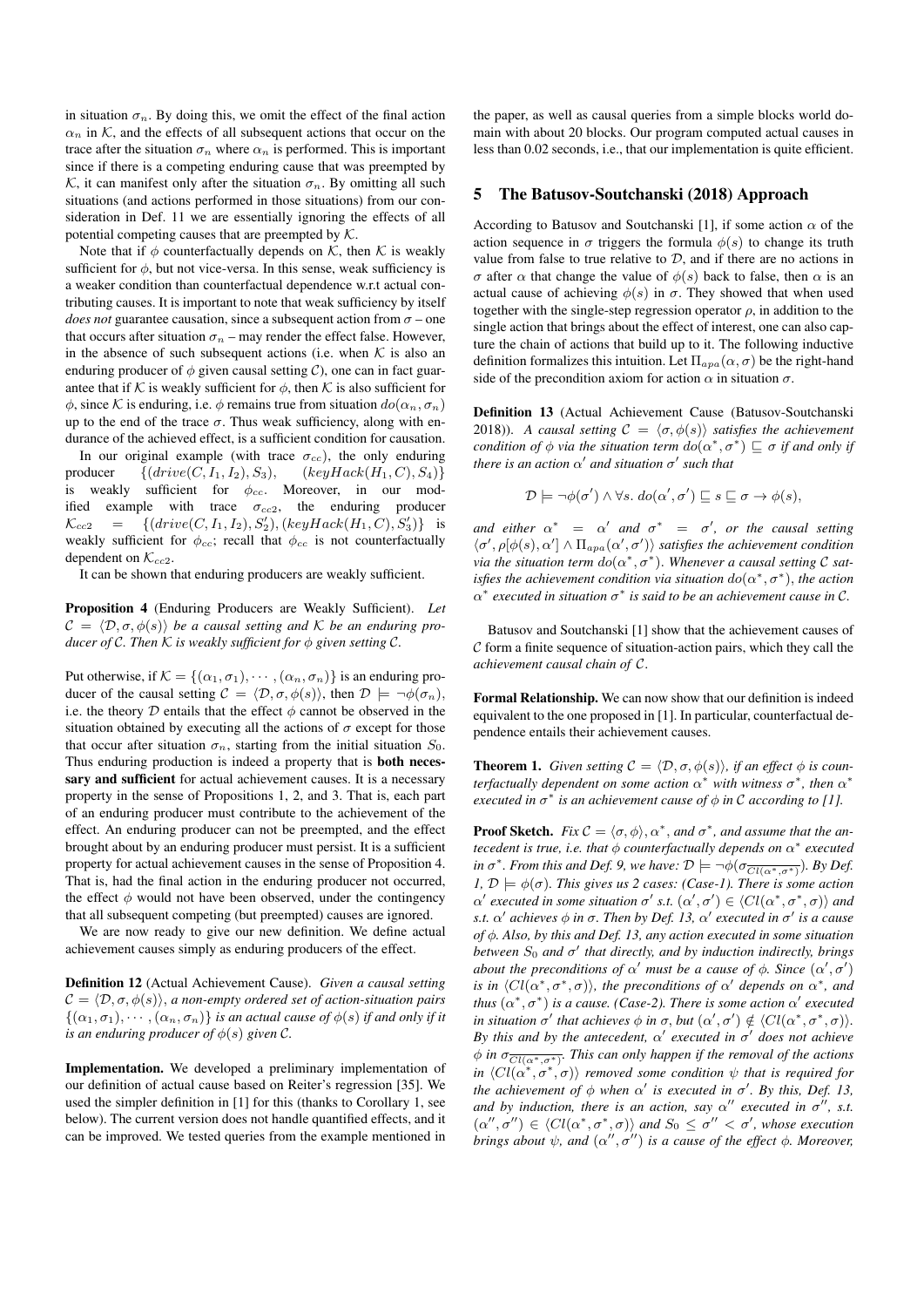*by induction, it can be shown that since the preconditions of*  $\alpha''$  *directly or indirectly depends on*  $\alpha^*$  (as  $(\alpha'', \sigma'') \in \langle Cl(\alpha^*, \sigma^*, \sigma) \rangle$ ),  $(\alpha^*, \sigma^*)$  *is also a cause of*  $\phi$ *.*  $\Box$ 

Their causal chains are enduring producers and vice-versa.

**Theorem 2.** *Given setting*  $C = \langle \mathcal{D}, \sigma, \phi(s) \rangle$ *, K is a causal chain relative to* C *according to [1] if and only if* K *is an enduring producer of*  $\phi$  *given*  $\mathcal{C}$ *.* 

Proof Sketch. (=>) *The proof involves showing that the primary cause w.r.t a setting* C *is unique; this follows from Def. 13, the fact that the trace is linear and thus there can be only one action*  $\alpha^*$ *and situation*  $\sigma^*$  *on the trace s.t.*  $\mathcal{D} \models \neg \phi(\sigma^*) \land \phi(do(\alpha^*, \sigma^*)) \land$  $\forall s' (do(\alpha^*, \sigma^*) \le s' \le \sigma) \rightarrow \phi(s')$ , and that the output of  $\rho$  is *unique. The rest of the proof involves constructing an enduring producer that matches the causal chain, starting from the final situation of the chain. This can be done by showing by induction on the length of the causal chain that all (action,situation) pairs in the causal chain are on the enduring producer, and showing that the sequence is maximal (i.e. it can't be extended in the past).*  $(<)$  *This case is similar, but uses Prop. 2 to show an enduring producer is unique.*  $\Box$ 

Consequently, our causes are equivalent to their causal chains.

**Corollary 1.** *Given causal setting*  $C = \langle \mathcal{D}, \sigma, \phi(s) \rangle$ *, K is a causal chain relative to* C *according to [1] if and only if* K *is an actual achievement cause of* C*.*

## 6 Discussion

Following Hume's definition and motivated by the Lewis's [26] paper, there has been much work investigating the relationship between causality and counterfactual reasoning [31]. Researchers have argued that reasoning about counterfactual worlds plays an indispensable role when determining causation [32]. Experimental results from psychology show that varying relevant counterfactual worlds while keeping the actual world events fixed strongly affect participants' causal judgments [8]. In contrast, keeping the counterfactual worlds constant and varying how the actual outcome was brought about much less influence their causal judgments. This demonstrates that human causal judgments are indeed inextricably linked to counterfactuals. Researchers have emphasized the close interrelation between causality and counterfactuals while studying causal responsibility [24] and causation in legal and moral reasoning [23].

The HP Approach. Of particular note is Halpern and Pearl's inspiring work on actual causality. In [33], Pearl proposed a definition of actual cause based on the notion of causal beams. An improved version appeared in the first edition of Pearl's book [34]. However, it handled path switching examples incorrectly [37, 1]. As a remedy, HP introduced their original definition in [17]. Counter examples by Hopkins and Pearl [21] motivated the updated definition, which was introduced in [18]. However, their updated definition did not agree with intuition as was shown using counter examples by Hopkins [20], Weslake [37], and others. To deal with this, the modified definition was introduced in [20, 15]. Unfortunately, this latest definition also has issues (see below). In the words of Halpern ([16], p.27) "The jury is still out on what the 'right' definition of causality is".

HP's approach is based on the framework of Structural Equations Models (SEM). An acyclic SEM model consists of an ordered set of assignments processed top down, where each endogenous variable on the left takes a value computed using a function. The function is such that its arguments are values of other variables computed from the preceding equations. The definition of actual cause is given using interventions that allow the overriding of the values of some variables to model counterfactuals. In [1], it is shown that SEM and interventions can be formulated in terms of a basic action theory in the SC.

Due to lack of space we cannot go over the details of all three HP definitions, but the technical details are well presented in [16, 37] and elsewhere. However, we would like to discuss the modified definition [16], since it attempts to address the problems in the previous definitions. Notice we do not argue against SEM approach in general.

Let  $U$  and  $V$  be the sets of exogenous and endogenous variables,  $(M, \bar{V}_U)$  be a causal setting, X be an endogenous variable, and  $V_X$ be the value of  $X$ , see [16] for details. The conjunction of primitive events  $\bar{X} = \bar{V}_X$ , short for  $X_1 = V_{X_1} \wedge \cdots \wedge X_k = V_{X_k}$ . is an actual cause in  $(M, \bar{V}_U)$  of a HP query  $\phi$  if all the following conditions hold: 1.  $(M, \bar{V}_U)$   $\models$   $(\bar{X} = \bar{V}_X)$  and  $(M, \bar{V}_U)$   $\models \phi$ . **2.** There exists a set  $\overline{W}$  (disjoint from  $\overline{X}$ ) of variables in V with  $(M, \bar{V}_U)$   $\models$   $(\bar{W} = \bar{V}_W)$  and a setting  $\bar{V}'_X$  of variables  $\bar{X}$  such that  $(M, \bar{V}_U)$   $\models$   $[\bar{X} \leftarrow \bar{V}_X', \bar{W} \leftarrow \bar{V}_W] \neg \phi$ . 3. No proper subconjunction of  $(\bar{X} = \bar{V}_X)$  satisfies 1, 2. The tuple  $\langle \bar{W}, \bar{V}_W, \bar{V}'_X \rangle$  is called a witness to the fact that  $(\bar{X} = \bar{V}_X)$  is a cause of  $\phi$ . Note that in Item 2, according to  $(M, \bar{V}_U) \models (\bar{W} = \bar{V}_W)$ , interventions that set variables in  $\bar{X}$  to counterfactual values  $\bar{V}'_X$  must set all variables in  $\bar{W}$  to their actual values  $\bar{V}_W$  in the actual context. This means, according to the modified definition, that if the set  $\bar{W} \neq \emptyset$ , then the values assigned to exogenous variables and/or the counterfactual values  $\bar{V}'_X$  cannot propagate downstream in the set of equations to influence the values of  $\bar{W}$  and the values of those variables which directly or indirectly depend on  $\bar{W}$ . Contrary to the constraints embodied in the SEM, only selective propagation is allowed since values of variables  $W$  are fixed by the actual context. This is counter-intuitive since each equation reflects a mechanism in a model. Hitchcock [19] labelled such selective propagations *explicitly nonforetracking counterfactuals*. Hall [13] pointed out that the analysis of actual causation using non-actual worlds where the causal relations do not hold is nonintuitive. Halpern acknowledges this, by calling such interventions "miraculous" ([16], p.32), and introduces the notion of normality in an attempt to minimize them.

To illustrate the problem with the modified definition, we use the well known "bottle" example [12]. Suzy and Billy both pick up rocks and throw them at a bottle. Suzy's rock gets there first shattering the bottle. Billy's rock would have shattered it had it not for Suzy's. The story can be modeled using the following set of structural equations that uses 5 endogenous variables:  $ST := 1, BT :=$  $1, SH := ST, BH := BT \wedge \neg SH, BS := SH \vee BH$ , where ST, SH, BT, BH, and BS stand for Suzy throws, Suzy hits, Billy throws, Billy hits, and bottle shatters. Note that, according to the modified definition,  $ST$  is the cause of  $BS$  since taking a witness  $BH := 0$  (Billy did not hit) yields:  $(M, \bar{V}_U) \models [ST \leftarrow 0, BH \leftarrow 0]$  $0$  $\neg$ BS. However, this reasoning is counter-intuitive. This counterfactual is physically impossible and violates the model. Namely, if  $ST := 0$  (Suzy did not throw) and  $BT := 1$  (Billy did throw), then BH must be 1 according to the given equations, not 0. Notice also that BS equals to  $BT \vee ST$ ; so the conclusions of this definition depend on the syntax. The underlying issue of this counter-intuitive argument is in selective propagation of values from interventions to the endogenous variables. We sidestep this conceptual problem with the modified definition, since we propose a new definition of actual achievement causes that avoids selective propagation altogether. To see why the aforementioned issues are not a problem in our defini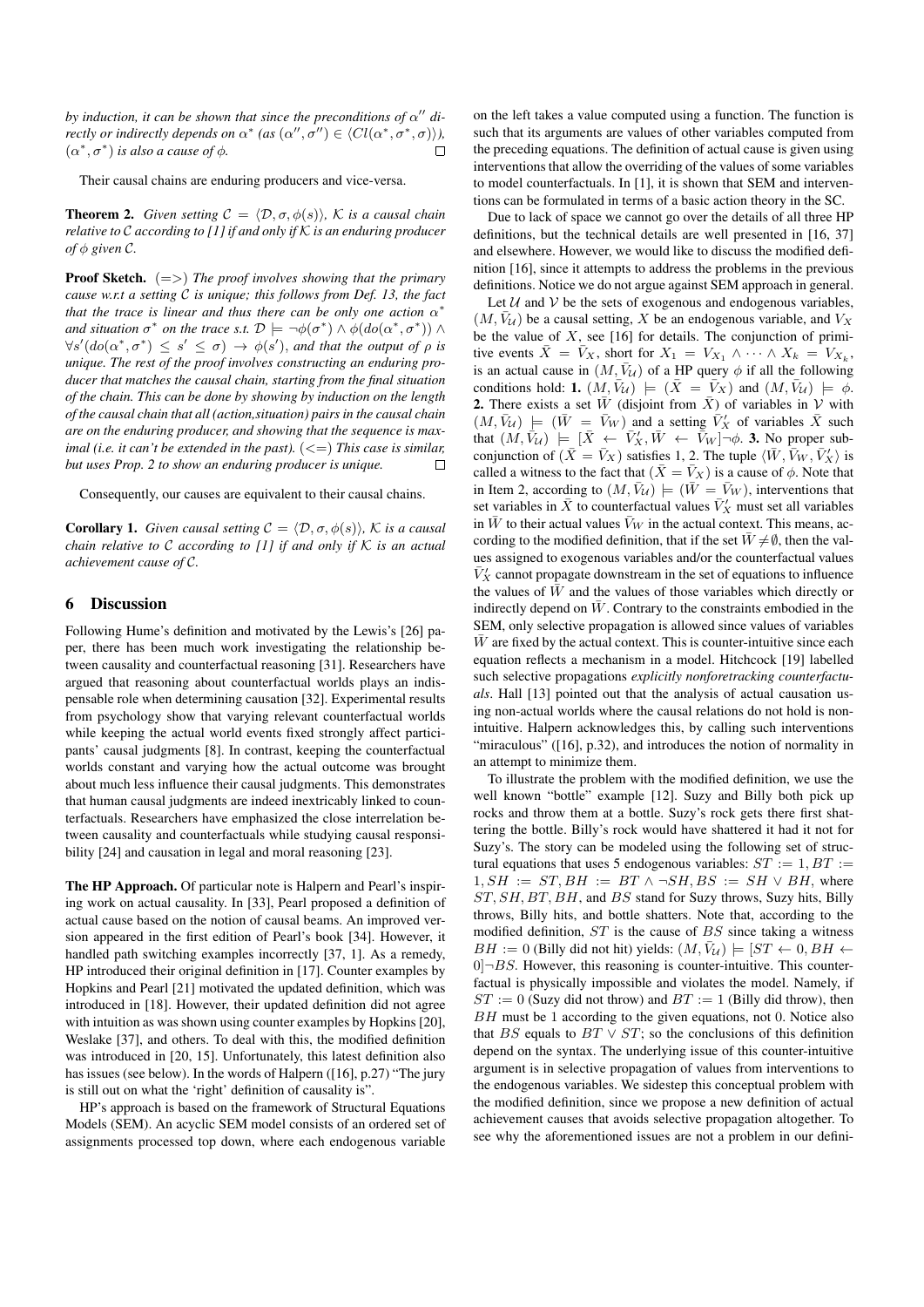tion, it is sufficient to notice that our basic action theory  $D$  is fixed and therefore valuations such as  $\neg ST \land BT \land \neg BH$  cannot occur.

In the following, we show how the bottle example can be formalized in our framework. Here, we introduce two additional actions, each representing a hit on the bottle. This abstracts away from the time of throwing a rock and the duration after which it hits the bottle.<sup>7</sup> The actions in our formalization of the bottle example are thus  $throws(p)$  and  $hits(p)$ , where p is either  $Suzzy$  or  $Billy$ . The preconditions for these actions are as follows:

> $\forall p, s. \ (Poss(throws(p), s) \leftrightarrow true),$  $\forall p, s. \ (Poss(hits(p), s) \leftrightarrow thrown(p, s)).$

There are two fluents,  $thrown(p, s)$ , representing that person p has thrown the rock in situation s, and  $broken(s)$ , that the bottle is broken in s. Their successor-state axioms are as follows:

 $\forall p, a, s. \text{ thrown}(p, do(a, s)) \leftrightarrow (a = \text{throw}(p) \lor \text{throw}(p, s)),$  $\forall a, s. broken(do(a, s)) \leftrightarrow (\exists p(a=hits(p)) \vee broken(s)).$ 

Initially, the bottle is intact and no rocks have been thrown, i.e.  $\forall p.(\neg thrown(p, S_0))$  and  $\neg broken(S_0)$ . Let us now consider three causal settings  $\langle do(\vec{\alpha}, S_0), broken(s)\rangle$ , where  $\vec{\alpha}$  can be as follows:

i.  $[throws(Suzy), throws(Billy), hits(Suzy), hits(Billy)],$ 

 $ii.$  [throws( $Billy$ ), throws( $Suzy$ ), hits( $Suzy$ ), hits( $Billy$ ]], iii.  $[throws(Billy), throws(Suzzy), hits(Billy), hits(Suzzy)].$ 

By Definition 12, the causes relative to these settings are  $\{(\text{throws}(Suzzy), S_0), (\text{hits}(Suzzy), S_2^i)\}, \{(\text{throws}(Suzzy), S_1^{ii}),$  $(hits(Suzzy), S_2^{ii})\}$ , and  $\{(throws (Billy), S_0), (hits (Billy), S_2^{iii})\}$ , respectively. Here  $S_2^i = do([throws(Suzzy), throws(Billy)], S_0),$  $S_1^{ii} = do(throws(Billy), S_0), S_2^{ii} = do(throws(Suzzy, S_1^{ii})),$  etc. Note that, as expected, Billy's throw and subsequent hit is the cause in the last causal setting where his throw hits the bottle first.

The INUS Condition. Interestingly, our new definition of actual cause can be used to illustrate Mackie's [27] account of Hume's regularity definition. Elaborating on Hume, Mackie proposed the so called INUS condition, which postulates that A is a cause of B if A is an Insufficient but Necessary part of a condition that is itself Unnecessary but Sufficient for B. Put otherwise, A is a cause of B if there exist X and Y such that  $(A \wedge X) \vee Y$  is both necessary and sufficient for  $B$ , but neither  $A$  nor  $X$  by itself is sufficient to entail  $B$ . For simplicity, we present an argument involving causes that consist of a single action-situation pair only, or for that matter, primary causes. The argument for causes with multiple action-situation pairs is similar. Let us illustrate the INUS condition relative to our definition starting from right (*S*) to left (*I*). First note that an enduring producer is *S*ufficient for causation. This is because the existence of the enduring producer on the trace guarantees causation. But it is *U*nnecessary for causation, since other subsequent (preempted) actions could have brought about the effect had the enduring producer not occurred.

Next, we will show that the actual cause itself is in some sense an insufficient but necessary part of the enduring producer. To see this, note that while a (primary) cause is a pair  $(\alpha^*, \sigma^*)$ , we use the situation  $\sigma^*$  only to uniquely identify which instance of action  $\alpha^*$  is a cause, since the trace may include multiple occurrences of  $\alpha^*$ . In other words, if all actions had distinct names, we could have ignored  $\sigma^*$ . Thus, a (primary) cause is essentially an action  $\alpha^*$  in our framework, one that represents the *N*ecessary part of our unnecessary but sufficient condition (i.e. of the enduring producer). The action  $\alpha^*$ 

executed in  $\sigma^*$  is necessary since the effect  $\phi$  was false in  $\sigma^*$ , and  $\phi$ is achieved only after the execution of  $\alpha^*$  in  $\sigma^*$ . Finally,  $\alpha^*$  by itself is *Insufficient*, since the execution of  $\alpha^*$  in some arbitrary situation does not guarantee the achievement of the effect  $\phi$ . Rather,  $\alpha^*$  only achieves  $\phi$  under some appropriate conditions, which in our case, are captured by the situation  $\sigma^*$ .

Put another way,  $(A \wedge X)$  can be understood as the enduring producer, Y includes any subsequent (preempted) actions that occur on the trace after the enduring producer,  $A$  is the action part of the enduring producer, and  $X$  includes the conditions under which the execution of the actions in the enduring producer achieve  $\phi$ , namely those that are captured by the situations on the trace where these actions are executed. Note that, we illustrate Mackie's approach not w.r.t general causality, but w.r.t actual causality. While the original INUS definition was criticized because it does not deal with preemption, we avoid this problem by taking into account the order in which actions occurred in the trace. For us, only the earliest actual enduring contributing cause on the trace can be an actual cause. Therefore, the actual cause could not have been preempted by another contributing cause. Notice our illustration of Mackie's proposal transcends critical comments in Section 10.1.4 of J. Pearl's book [34].

Other Approaches. Our notions of contributors and producers resemble that of discussed in [3] and [12], but the connections end there. In particular, our action framework, i.e. the SC, is much more expressive than theirs. With this expressiveness, we encounter subtleties that must be dealt with. For example, we now need to deal with objects, preconditions of actions, and the non-persistence of fluents, among other things. As effects are simply events in their account, once they occur, they cannot "unoccur" again. On the other hand, effects in the situation calculus are uniform formulae consisting of fluents, and fluents can change their value depending on the situation. Thus, effects in our framework can be undone by other events, and only the first "enduring" actual contributing cause can be considered as an actual cause. Although by incorporating a temporal order on events into the equation, [3] made a positive step towards an acceptable solution (roughly by ensuring that the event that achieved the effect is the earliest occurring one), their model of this is somewhat ad-hoc and relies on some unusual notions, e.g. that of time of "occurrence" of an absent event, etc. On the other hand, we use a formal language of action and change to define actual causation, where timing (i.e., ordering) of actions or events is implicitly obtained from the underlying situations; e.g. if  $S_0 \leq do(\alpha, \sigma_1) < do(\beta, \sigma_2) \leq \sigma$ , then event  $\alpha$  must have occurred before event  $\beta$ .

Previously, Hopkins and Pearl [22] attempted to capture counterfactuals within the SC. However, they did not take preconditions of actions into account. They did not define actual cause in their paper.

Recently, Bochman [5, 6] gave a definition of actual cause in the causal calculus [4], a non-monotonic formalism introduced by Mc-Cain and Turner [28] for reasoning about actions. His definition is based on a causal version of the INUS condition, namely the NESS condition [38]. While our definition of actual achievement cause can informally illustrate Mackie's approach, our definition is motivated and derived from a very different perspective. Also, as we explained, our definition cannot be reduced to any arbitrary INUS condition. Rather, our actual cause is an appropriately selected INUS condition. Namely, this condition to be right must depend on the order and occurrence of actions in the trace. On the other hand, the definition given in [5] is based on the regularity approach, and it is, to quote from [5], "a direct formalization of the NESS test".

In [5] and [6], causation is defined between propositions. In con-

<sup>7</sup> As can be seen above, Halpern and Pearl also abstracts away from the temporal aspects by introducing variables BH and SH.